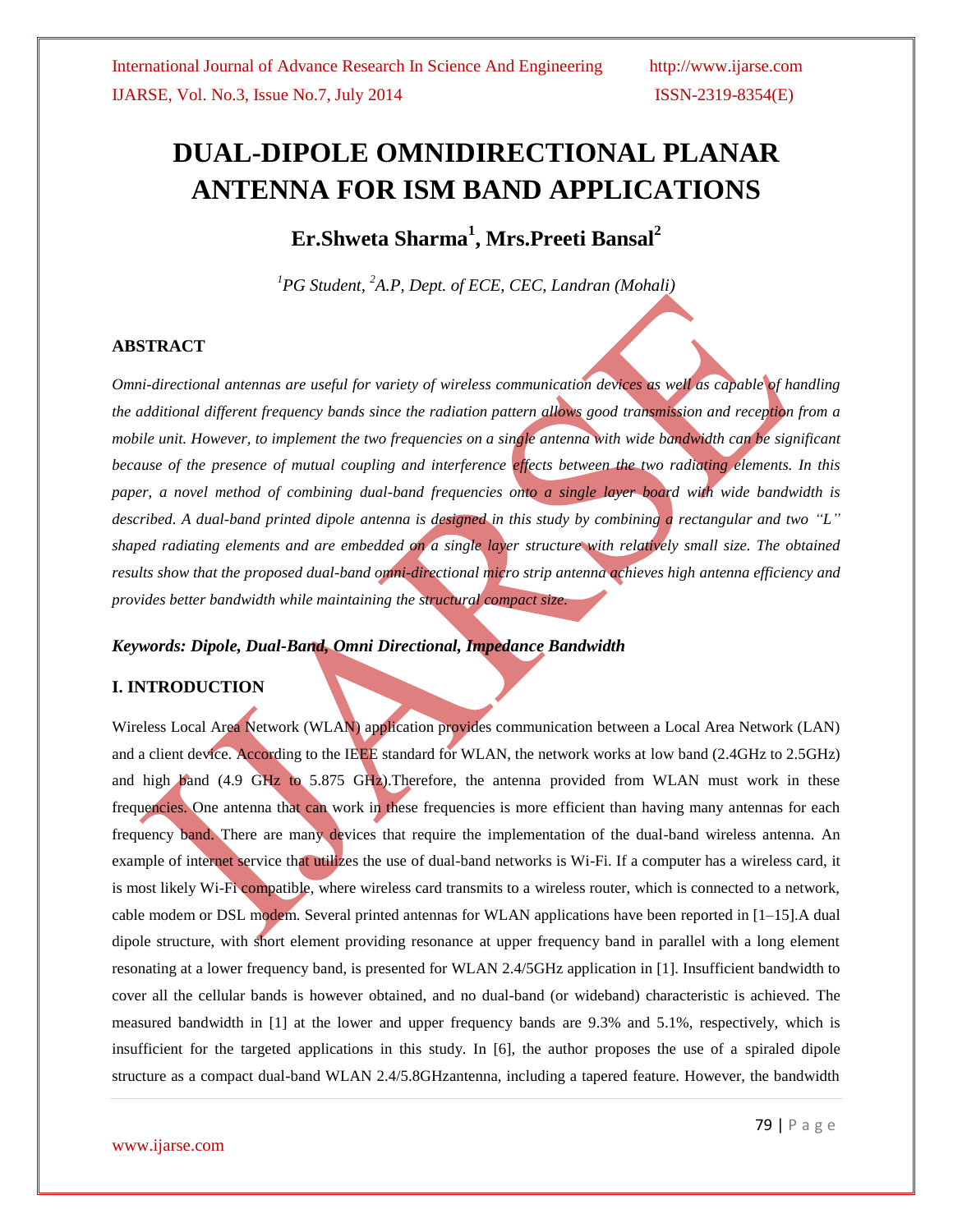is too narrow (17% and 10% at 2.4GHz and 5.8 GHz, respectively) to cover all the WLAN bands, and the radiation pattern exhibits two extra deep nulls compared to a standard dipole. According to the theoretical investigation, the total effective length of radiating arms is usually as half as that of the operating wavelength. Therefore, reducing the size of the dipole antenna is significant for the practical WLAN applications. In this paper, a new method of combining dual-band frequencies onto a single layer board with wide bandwidth is presented. The slots between radiating elements are employed in this study to achieve the dual-band effect and the wide bandwidth. By optimizing the radiating element with tapering feature, the printed dipole antenna covering 2400–2500 MHz and 4900–5875 MHz can completely support two standards of IEEE for WLAN. The proposed concept has been demonstrated with an implementation on low-cost FR-4 (FlameResistant) substrate that covers 2400–2500 MHz and 4900–5875 MHz frequency bands. This study addresses the issue of bandwidth enhancement for a single-sided printed dipole antenna. The proposed antenna has the advantage of being inherently capable of larger bandwidth as well as occupying less area in the substrate. Design details of the radiating elements together with the measured and the simulated results are provided in the subsequent sections. Finally, a conclusion is presented at the end of the paper.

## **II ANTENNA DESIGN &GEOMETRY**

The upper portion as shown in Figure 1 consists of both high band and low band radiating elements, where the high band element consists of a rectangular shape that is connected to the tapering feature, such that the rectangular and tapering feature cooperatively define an arrow shape. The low band radiating element includes two "*L*"shaped separated portions and spaced apart from the rectangular portion of the "high band" radiating element by the slot portions. By adjusting the length and the width for each radiating element, the resonant frequency can be controlled. The lower portion of the antenna operates as a ground element, which permits the antenna to be ground independent. Thus, the antenna does not depend on a separate ground element or ground plane. This includes three elements, which comprise two outer radiating elements with ground element disposed between the two radiating elements. The elements are generally parallel with each other and extended perpendicular in a same direction.Fig.1 shows the embodiment of an omni-directional dual-band antenna, which includes the upper and lower portions such that the antenna is operable to a standard half wavelength dipole antenna at a first frequency range (2.4GHz to 2.5GHz) with the upper and lower portions each of having an electrical length of about *λ/*4, where *λ* is the resonant frequency. At a second frequency range or high band (4.9 GHz to 5.875 GHz), the antenna is operable essentially to a full wavelength wavelength dipole antenna with the upper and lower portions each of having an electrical length of about  $\lambda/2$ . As presented in the figure, the antenna structure consists of two conductive portions, first is the radiating element (upper portion) and second is the ground element(lower portion). The geometry of the proposed antenna occupies a volume of 51mm*×*16mm, which mainly consists of two radiating arms and a rectangular element in between that is connected to the tapering feature. The antenna is fabricated onto a single-sided FR-4 printed circuit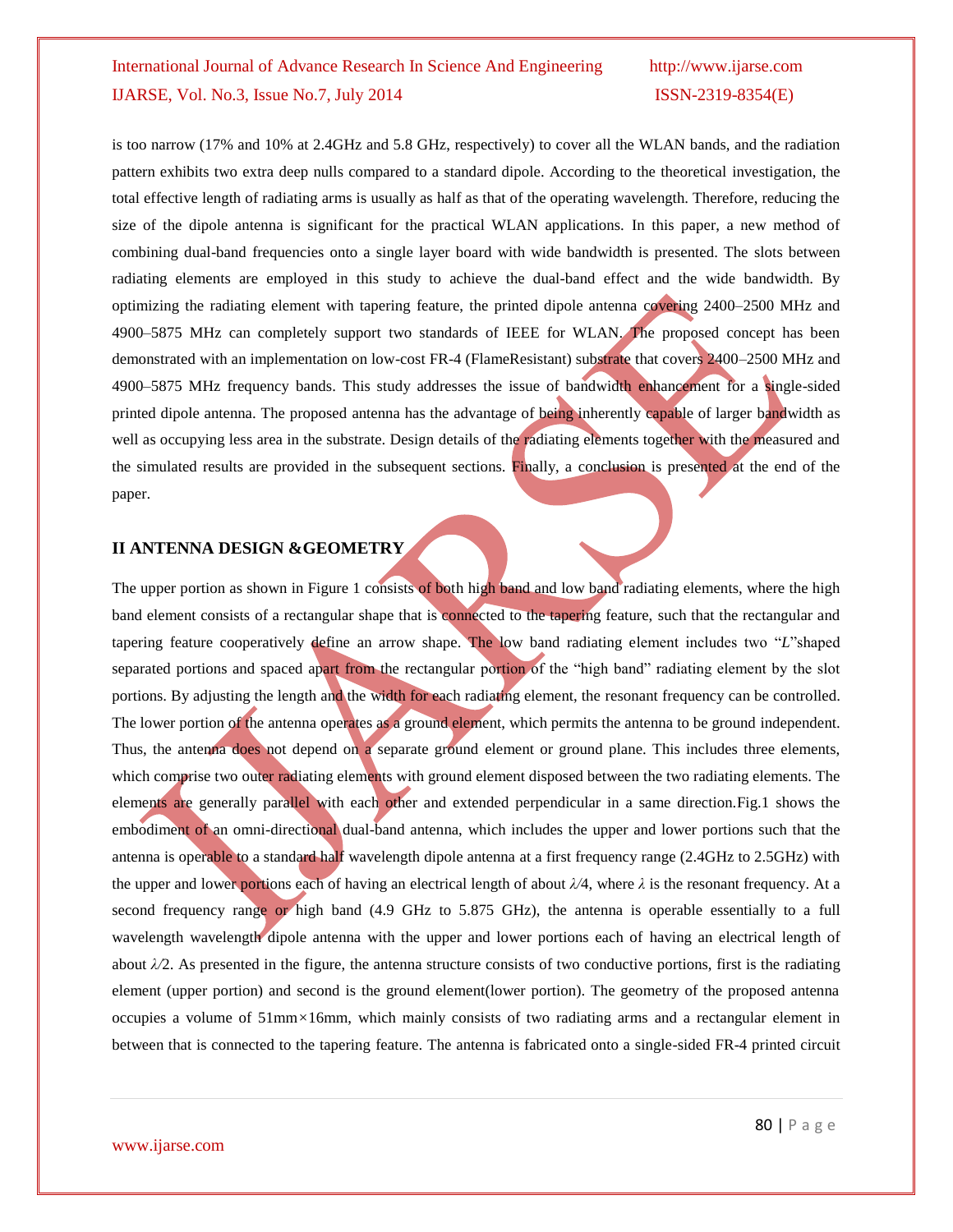board (PCB) with substrate thickness of 0.8mm, tangent factor of0.025, and permittivity (dielectric constant) of 4.3. Theoretically, a quarter wavelength (without considering losses) can be calculated using following equation:

$$
\lambda = \frac{c}{f} = \frac{3 \times 10^8}{2.4 \times 10^9} = 125 \,\text{mm}
$$

Where  $\lambda$  is the wavelength, *c* is the speed of light in vacuum, and fisthe frequency of 2.4GHz. Therefore, the quarter wavelength obtained is  $\lambda/4 = 31.25$ mm  $\approx L1$ .

Since the antenna is printed on the surface of a substrate, the substrate's permittivity will influence the resonant length. To get a good performance, it is required that the resonant dipole to be designed slightly less than half a wavelength long. A good assumption is 0.47times the wavelength as reported in [16].

|    | Wg      |         |                                      |                  |                   |
|----|---------|---------|--------------------------------------|------------------|-------------------|
|    | $W_2$   |         | <b>Geometry</b>                      | <b>Parameter</b> | <b>Size</b>       |
| Lg | $W_{3}$ | $L_{1}$ | "L" Shaped<br>Element                | $L_1$            | $29$ mm           |
|    |         | $L_3$   | <b>Rectangular Shaped</b><br>Element | L <sub>2</sub>   | $12.5 \text{ mm}$ |
|    |         |         |                                      | $W_2$            | 8.8 mm            |
|    |         |         | <b>Ground Element</b>                | $L_3$            | $24 \text{ mm}$   |
|    |         |         |                                      | $W_3$            | $3 \text{ mm}$    |
|    |         |         | Overall Length                       | $L_{\rm g}$      | $51$ mm           |
|    |         |         | Overall Width                        | $W_{\rm g}$      | $16 \text{ mm}$   |
|    |         |         |                                      |                  |                   |

**Fig. 1** Proposed Antenna Structure Fig. 2 Geometrical Details of Proposed Antenna for Radiating Elements  **for Various**

The length of the resonant dipole *rd*can be calculated by using the following Equation.

$$
rd = 0.47 \times \lambda = 0.47 \times \frac{v}{f}
$$

Where *v* denotes the actual propagation speed on the dipole radials. This speed depends on the effective dielectric constant of the substrate. The speed can be calculated by using Equation as follows:

$$
v = \frac{c}{\sqrt{\varepsilon_{\it eff}}}
$$

Where *εeff* is the effective dielectric constant of the substrate. Using Equations given above, a printed dipole for 2.4GHz is designed.

### www.ijarse.com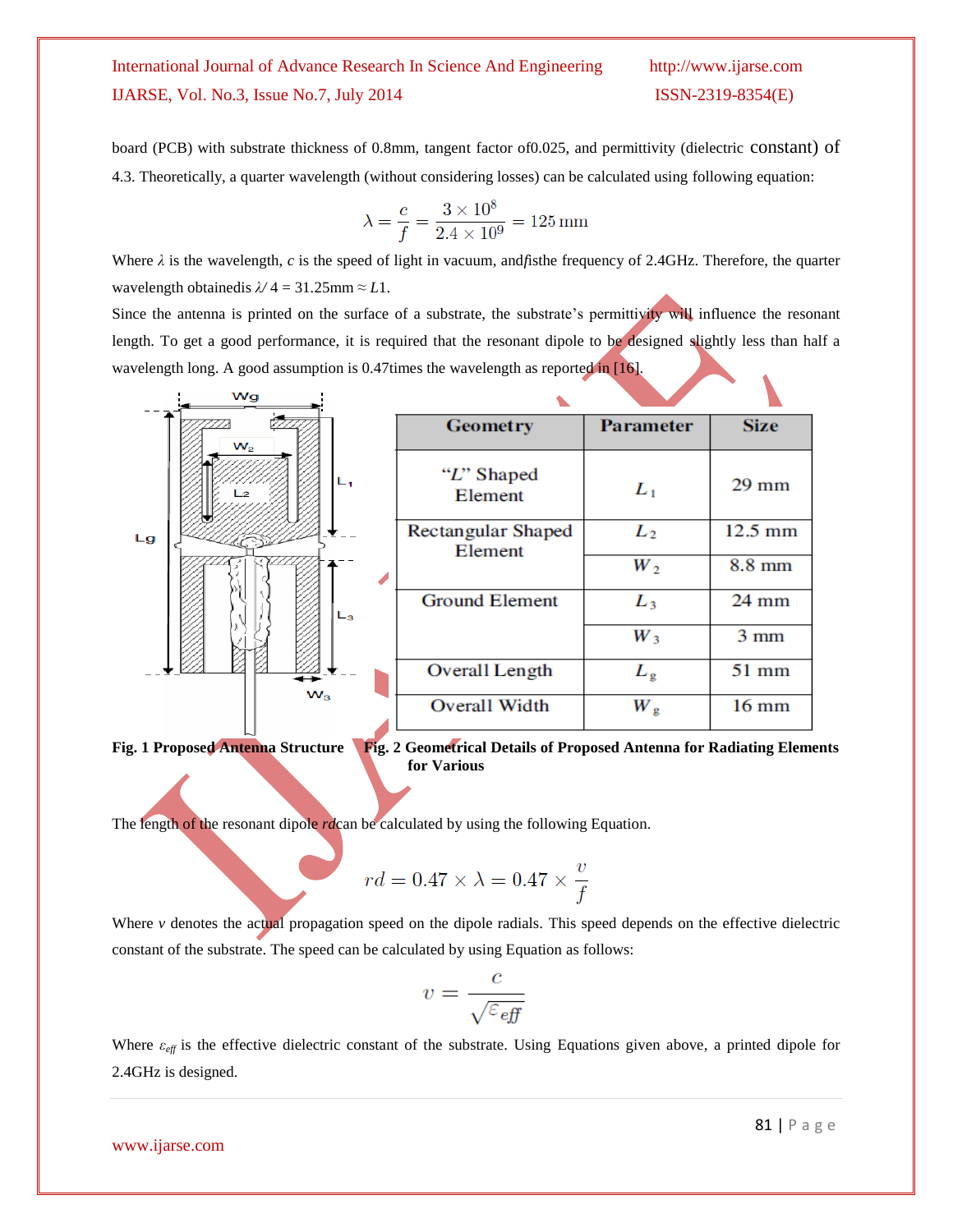For  $f = 2.4$ GHz, the speed on the radials can be calculated using Equation as follows:

$$
v = \frac{3 \times 10^8}{\sqrt{4.3}} = 1.45 \times 10^8 \,\mathrm{m/s}
$$

With this speed, the length of the resonant printed dipole *rd*can be obtained using second Equation as follows:

$$
rd = 0.47 \times \frac{1.45 \times 10^8}{2.4 \times 10^9} = 28.39 \,\mathrm{mm} \approx L_1
$$

Therefore, the overall length of "L" shaped element is  $L1 = 29$  mm, which is approximately equal to the value of rd. In summary, the characteristics of this antenna can be enumerated as follows:

(i) By varying the length of L1 and L2, the wideband operation of the microstrip printed dipole antenna can be excited with good impedance matching. Based on the obtained simulation results of Figures 3 and 4, as the length of L1 ("L" shaped element) and L2 (rectangular shaped element) increases, both low band and high band resonant frequencies will be shifted to the right.

Therefore, the length of L1 and L2 is tuned for the **optimum** antenna performance.

(ii) At low band frequency range of 2.4 GHz, the antenna is operable such that the  $\mathcal{L}$ " shaped radiating element has electric length of about  $\lambda/4$ . However, the electrical length of rectangular element is relatively small; therefore, it is not considered as an effective radiating element at low frequency range. Accordingly, only "*L*"shaped element is essentially radiating at the low frequency range.

(iii) At the high band frequency range of 5 GHz, both "*L*" and "rectangular" radiating elements are effective radiators with the "L" shaped radiating element having an electrical wavelength of about  $\lambda/2$  and the rectangular radiating element having an electrical wavelength of *λ/*4.

(iv) The slots are generally an absence of electrically-conductive material between the radiating elements. The slots are introduced to upper radiating elements, which enable dual-band operation of the antenna. The slots are carefully tuned so that the antenna can be operable at low and high frequency bands. The tapering feature ("*V*"shaped) of the upper portion is designed for impedance matching. For the lower portion of the antenna, the slots are introduced to achieve wider and deeper bandwidth at low band (2.4 GHz).

(v) Referring to Figure 1, the coaxial cable is soldered directly to the middle element to provide the additional strength and to avoid current leaking into the outer surface of the coaxial cable. The outer conductor is soldered along a one and half length of the middle element. The core of the coaxial cable is soldered to the feed location, adjacent on a portion of the tapering feature of the upper portion.

### **III RESULTS AND DISCUSSION**

The Simulation results of the proposed antenna design are obtained using professional simulation tools. Fig. 3 shows the Return loss characteristics of antenna w.r.t various values of  $L_1$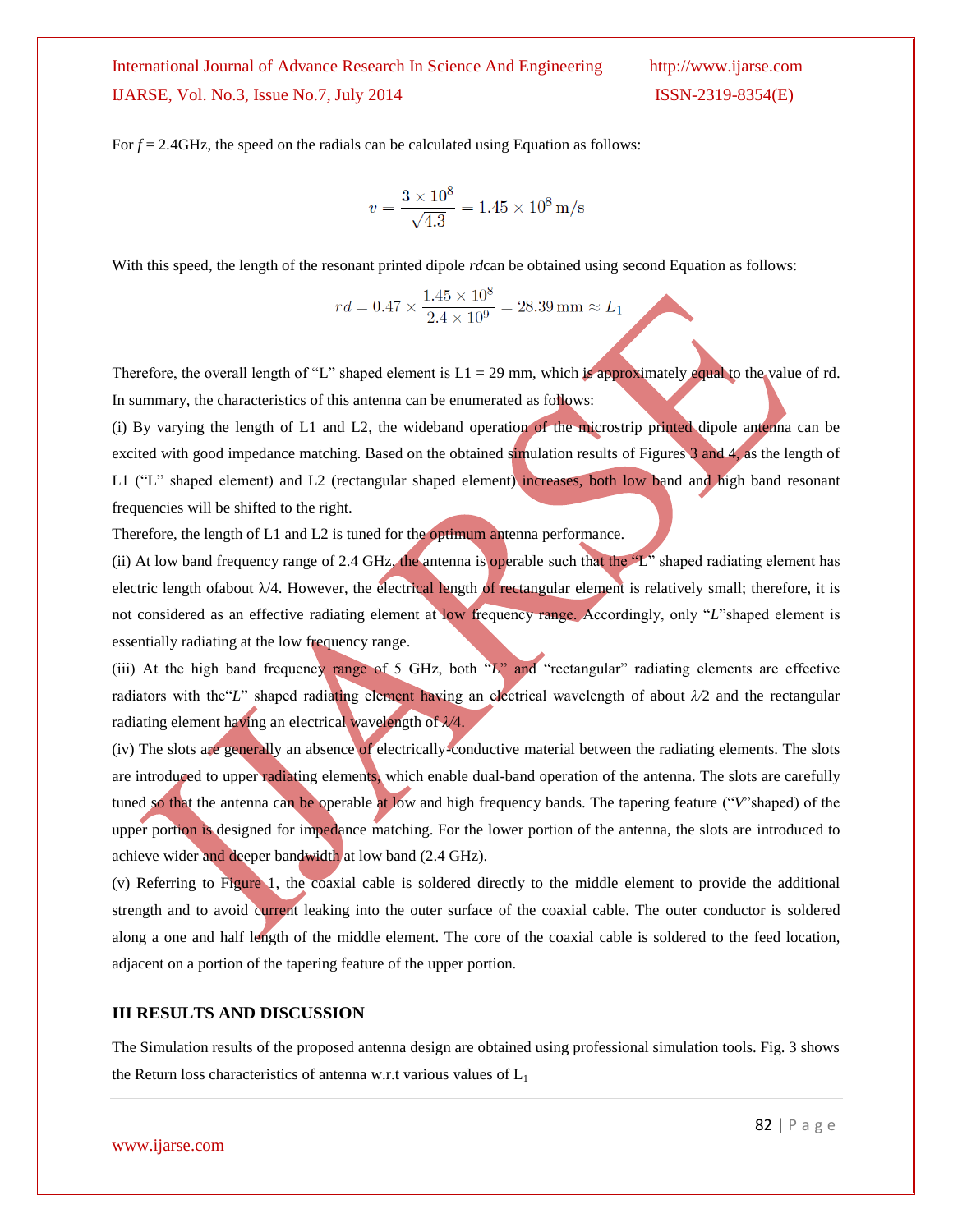

**Fig.3 Simulated Return Loss of proposed Antenna with various values of L1.**

It shows dual band matching quality. The best optimized value of  $L_1$  is 30mm. Similarly S<sub>11</sub> parameter (Return Loss) w.r.t various values of  $L_2$  of this design is given below in Fig. 4



## **Fig. 4 Simulated Return Loss of the radiating elements for various L<sup>2</sup>**

The reduction of efficiency at the lower frequency band could be further improved by using a more expensive microwave substrate rather than a standard low-cost FR-4. The typical gain for low band and high band is 1.94 dBi and 6.25 dBi, which is sufficient enough to cover a widerange. The antenna is configured to achieve of about 2dBi of gain for2.4GHz and about 3dBi to 6dBi for 5 GHz band. The proposed antenna is designed with relatively small size and can be easily manufacturable as compared to manufacture of back-to-back dipole antennas that utilize a double-sided printed circuit board. The typical gain for low band and high band is 1.94 dBi and 6.25 dBi, which is sufficient enough to cover a wide range.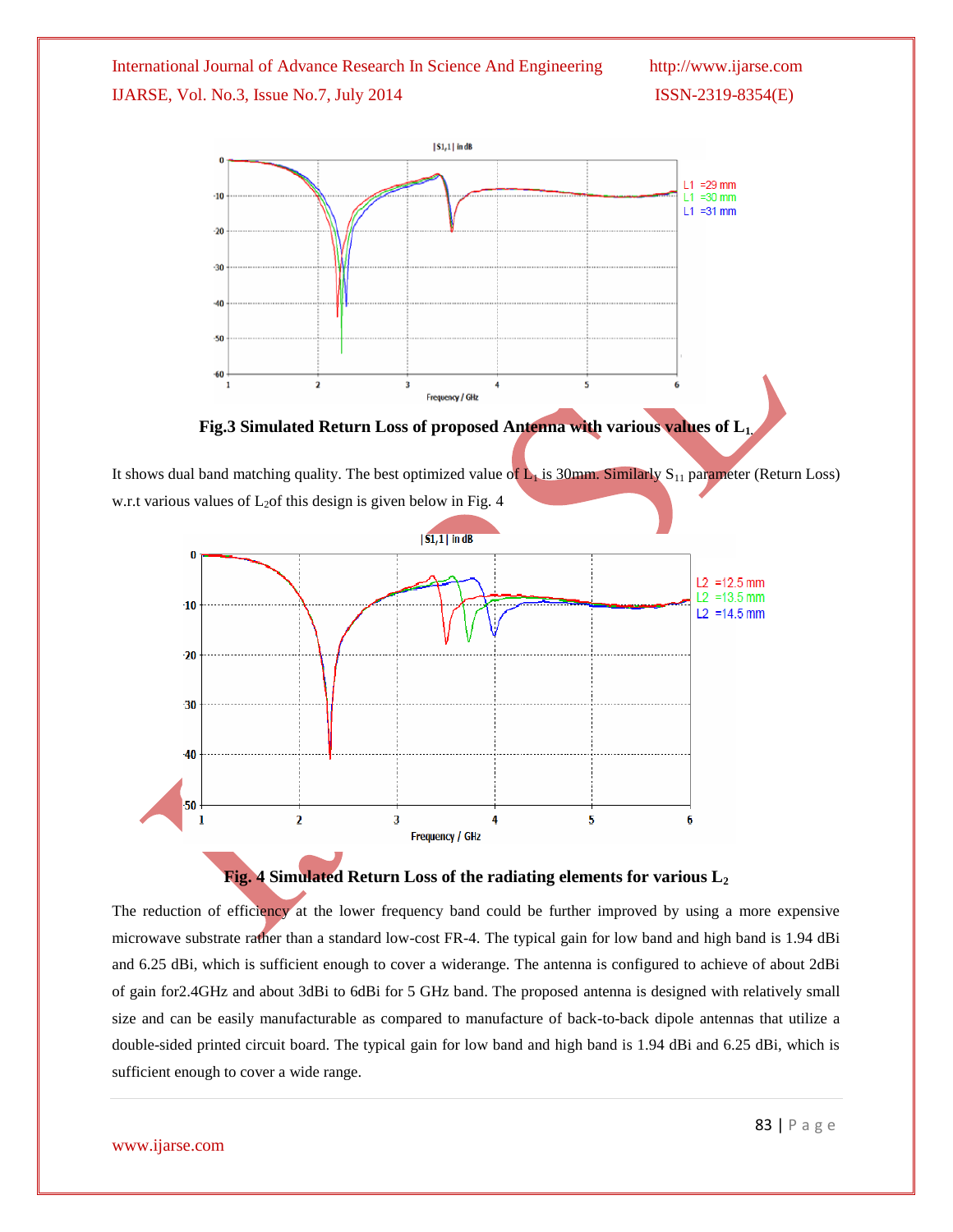## **IV CONCLUSION& FUTURE SCOPE**

This study proposes a new dual-band omni-directional antenna configuration for WLAN usage. The configuration has several desirable features, such as planar configuration, small footprint, and single layer fabrication. This paper describes the design in detail and provides sufficient parametric study results, as well as simulation and actual measurement results to validate the antenna performance. Both the simulated and the measured results show similar characteristic. With the proposed design, the achieved bandwidth of the prototype antenna is measured at 20% and 33% at low band and high band, respectively, operating over frequency ranges from 2400–2500 MHz and4900– 5875 MHz, for an acceptable VSWR ratio of 2:1.The enhanced bandwidth is achieved with parasitic elements, only by optimizing the length of the radiating elements, thus providing better bandwidth while maintaining the structural compact size.Despite of using low-cost substrate, high antenna efficiency has been obtained in this study. The overall dimension of the antenna is 51mm*×*16mm; hence, this antenna can be easily integrated in embedded systems and is suitable for the IEEE standard (802.11b/g and 802.11a) of WLAN or other wireless applications. The antenna proposed in this study has not only dual-band characteristic but also has wide band characteristic at frequency of 5GHz.

## **REFERENCES**

- [1] Balanis, C.A. (2005) Antenna Theory, Analysis and Design, 3rd edition, John Wiley & Sons.
- [2] D.D. Sandu, O.G.Avadanei, A.Ioachim and D.Ionesi (2006) 'Contribution to the cavity model for analysis of microstrip patch antenna', journal of optoelectronics and advanced materials, vol. 8, february, pp. 339-344.
- [3] Jolani, F., A. M. Dadgarpour, and H. R. Hassani, "Compact m-slot folded patch antenna for WLAN," Progress In Electromagnetics Research Letters, Vol. 3,2008.
- [4] Ren, W., "Compact dual-band slot antenna for 2.4/5GHz WLAN applications," Progress in Electromagnetics Research B, Vol. 8, 319–327, 2008.
- [5] Si, L.-M. and X. Lv, "CPW-fed multi-band omni-directional planarmicrostrip antenna using composite metamaterial resonators for wireless communications," Progress In Electromagnetics Research, Vol. 83, 133– 146, 2008.
- [6] G. Sharma, D.Shama and A.Katariya (2011) 'An approach to design and optimization of WLAN patch antennas ofwi-fi applications', International Journal of Wireless Communication, vol. 1, pp. 9-14.
- [7] M. F. Bendahmane, M.Abri, F.T.Bendimerad and N.Boukli-Hacene (2010) 'A simple modified transmission linemodl for inset fed antenna design', International journal of computer science issues, vol. 7, september, pp. 331-335.
- [8] P. Jsoh, M.K.Rahim, A. Asrokin and M. Z.Aziz (2005) 'Comparative radiation performance of different feedingtechniques for a microstrip patch antenna', 205 Asia-Pacific conferences on applied electromagnetcs, IEEE, pp. 25-40.